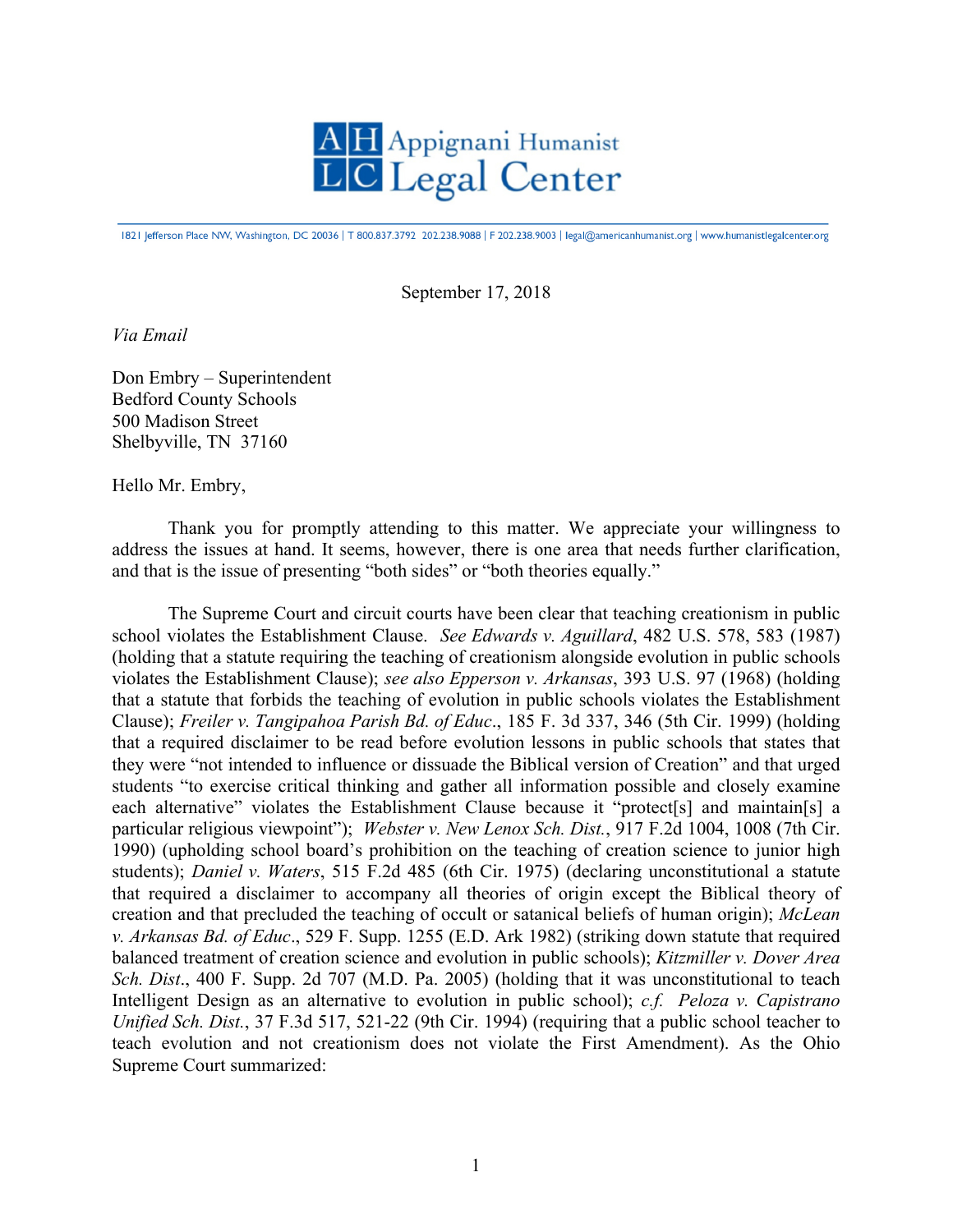Federal courts consistently hold that the teaching of evolution in public schools should not be prohibited, *Epperson v. Arkansas*, 393 U.S. 97, 106-107, 89 S.Ct. 266, 21 L.Ed.2d 228 (1968), and have struck as unconstitutional policies and statutes that require public school teachers to devote equal time to teaching both evolution and the Biblical view of creation. *See, e.g., Daniel v. Waters*, 515 F.2d 485 (6th Cir.1975).

The United States Supreme Court and at least one other federal court have held that teaching theories of creationism and intelligent design in public schools violates the Establishment Clause because they convey "supernatural causation of the natural world" and therefore are inherently religious concepts. *Kitzmiller v. Dover Area School Dist*., 400 F.Supp.2d 707, 736 (M.D.Pa.2005); *Edwards v. Aguillard*, 482 U.S. 578, 591-592, 107 S.Ct. 2573, 96 L.Ed.2d 510 (1987).

*Freshwater v. Mount Vernon City Sch. Dist. Bd. of Educ*., 1 N.E.3d 335, 355 (Ohio 2013). The court in *Kitzmiller* also succinctly summarized the Supreme Court precedent as follows:

In 1968, a radical change occurred in the legal landscape when in *Epperson v. Arkansas*, the Supreme Court struck down Arkansas's statutory prohibition against teaching evolution. Religious proponents of evolution thereafter championed "balanced treatment" statutes requiring public-school teachers who taught evolution to devote equal time to teaching the biblical view of creation; however, courts realized this tactic to be another attempt to establish the Biblical version of the creation of man.

Fundamentalist opponents of evolution responded with a new tactic . . . which was ultimately found to be unconstitutional under the First Amendment, namely, to utilize scientific-sounding language to describe religious beliefs and then to require that schools teach the resulting "creation science" or "scientific creationism" as an alternative to evolution.

In *Edwards v. Aguillard*, . . . the Supreme Court held that a requirement that public schools teach "creation science" along with evolution violated the Establishment Clause. The import of *Edwards* is that the Supreme Court turned the proscription against teaching creation science in the public school system into a *national prohibition*.

400 F. Supp. 2d at 711-12 (citations omitted, emphasis added). The court thus held that "teaching about supposed gaps and problems in evolutionary theory are creationist religious strategies that evolved from earlier forms of creationism," and that therefore, such teachings constitute "an endorsement of a religious view" in violation of the Establishment Clause. *Id.* at 731. This holding is fully in accord with Supreme Court precedent.

Of course, different *scientific* theories may be presented in a science classroom, but the courts have recognized that creationism is *not science.* In *Kitzmiller*, the court noted: